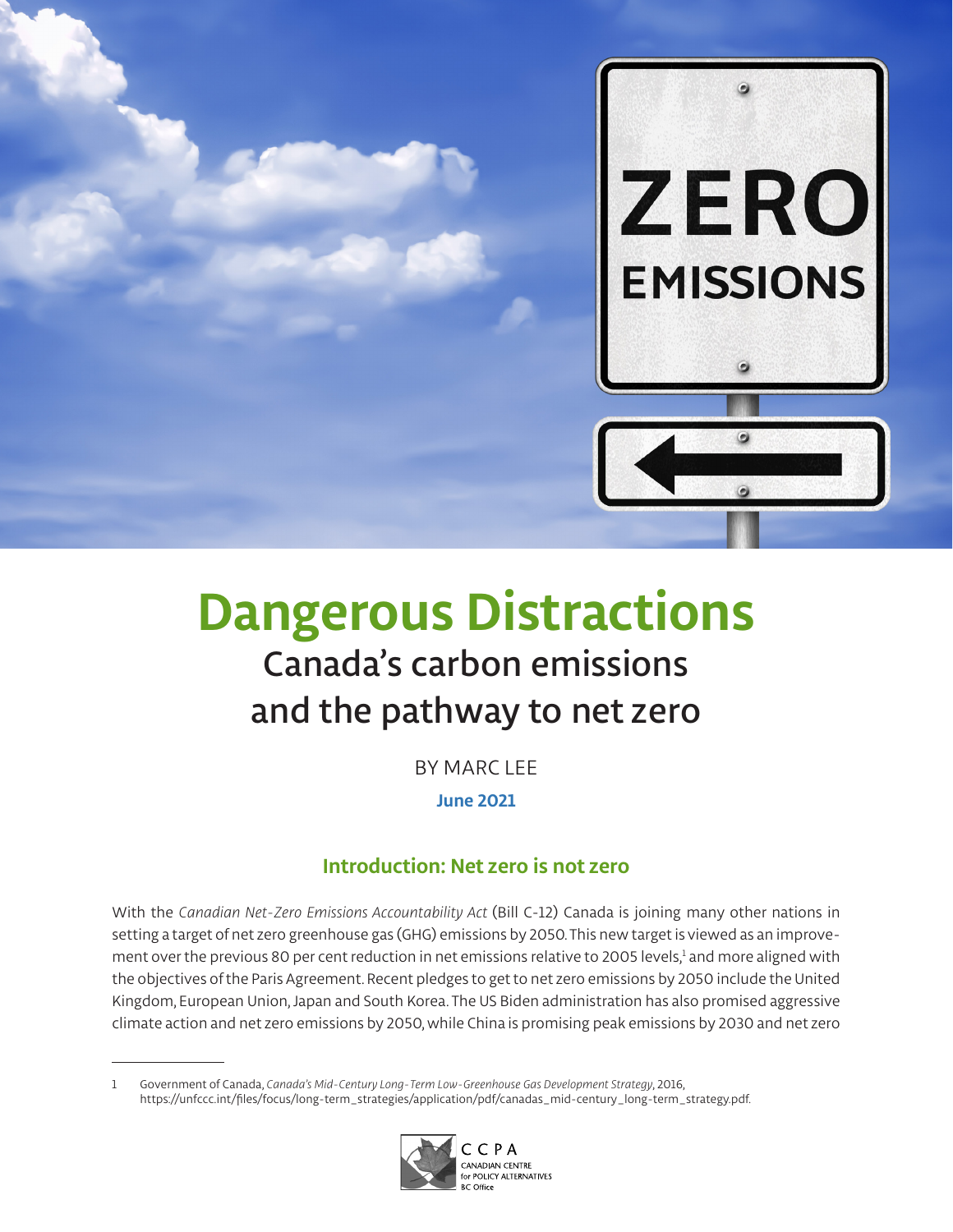by 2060. At the sub-national level, Nova Scotia, Québec, Newfoundland and the Yukon are targeting net zero emissions by 2050, and British Columbia has also promised a net zero target. Many large corporations are now pledging net zero emissions for their operations.

This paper takes a critical look at what "net zero" commitments really mean. While reducing emissions to zero is a clear concept, net zero muddies the waters in that some GHG or carbon emissions would be permitted as long as they are balanced by "negative emissions" or carbon removals through nature or engineered solutions. Net zero thus contains two objectives, reducing fossil fuel emissions and increasing carbon removals, and proposes that they can be traded off against each other. The federal government is also contemplating buying carbon credits from other jurisdictions, another potential loophole to delay necessary action to reduce domestic emissions.

No detailed plans have been tabled by the federal government about what it means by "net zero," although an advisory panel has been tasked with making recommendations.2 Modelling for *Canada's Mid-Century Long-*Term Low-Greenhouse Gas Development Strategy, published by the federal government in 2016,<sup>3</sup> showed about one-fifth of the 80 per cent net reduction below 2005 levels by 2050 would come from international carbon credit purchases and forests. Canada has sought to claim credit for carbon sequestration in its forests going back to the Kyoto Protocol, then estimated to be about 20 per cent of its effort towards its target.4

# Net zero has the potential to be a dangerous distraction that reduces the political pressure to achieve actual emission reductions in favour of wishful thinking about future technologies and "nature-based solutions."

Net zero has the potential to be a dangerous distraction that reduces the political pressure to achieve actual emission reductions in favour of wishful thinking about future technologies and "nature-based solutions." This permits business-as-usual to continue for longer than it should, perpetuating the era of fossil fuels including other adverse health and environmental impacts. Already we can see that all options are on the table for the federal government:

- » The new federal climate plan, released in December 2020, relies on increased carbon sequestration in forests towards meeting Canada's 2030 GHG target, as well as other natural and technological measures.
- » The Federal GHG Offset System, currently in development, would allow the generation of carbon offsets/credits available for purchase by large industrial polluters.
- » While the federal government states it has not decided about using carbon credits from outside Canada, it is participating in international negotiations and has developed a draft Internationally Transferred Mitigation Outcomes (ITMOs) Framework with proposed principles "to guide Canada's engagement in global carbon markets."5

<sup>2</sup> The author spoke to the body in March 2021. Government of Canada, Net-Zero Advisory Body, [https://www.canada.ca/en/services/environment/weather/climatechange/climate-plan/net-zero-emissions-2050/advisory-body.html.](https://www.canada.ca/en/services/environment/weather/climatechange/climate-plan/net-zero-emissions-2050/advisory-body.html)

<sup>3</sup> That is, 15 percentage points for credits and forests/nature versus 65 percentage points from reductions in domestic emissions. (Government of Canada, *Canada's Mid-Century Long-Term Low-Greenhouse Gas Development Strategy*.)

<sup>4</sup> D. Spittlehouse, "Carbon credits," *Canadian Silviculture*, fall 2002, [https://www.for.gov.bc.ca/hre/pubs/docs/spittlehouse\\_2002.pdf.](https://www.for.gov.bc.ca/hre/pubs/docs/spittlehouse_2002.pdf)

<sup>5</sup> Draft received by author, March 2021, as part of federal consultation process.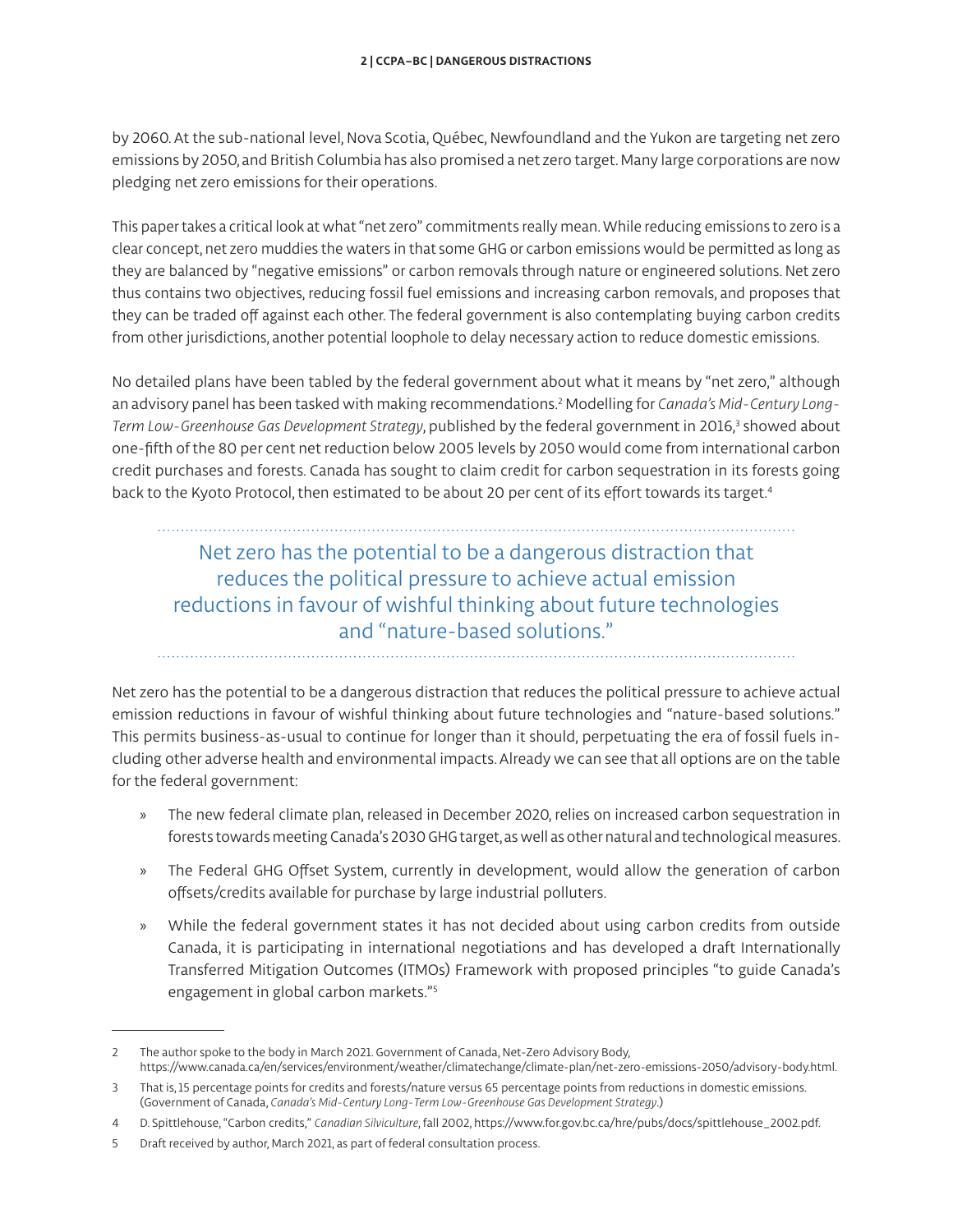This paper gets into the details on these measures and how they link together. It is imperative that the federal government provides greater transparency and clarity about its intentions and assumptions. It matters what is the final balance between reductions in fossil fuel emissions versus reliance on carbon withdrawals, offsets or purchases of carbon credits from outside the country. And different pathways to net zero have different total carbon budgets (contributions to further warming) associated with them.

#### It is imperative that the federal government provides greater transparency and clarity about its intentions and assumptions.

For many years, Canada has wanted to have it both ways: talking about climate action at home while ramping up production of the fossil fuels that are the primary cause of climate change. A recent International Energy Agency report, which models a pathway to net zero globally, provides critical context for Canadian policy-makers: "There is no need for investment in new fossil fuel supply in our net zero pathway. Beyond projects already committed as of 2021, there are no new oil and gas fields approved for development in our pathway, and no new coal mines or mine extensions are required."6 In other words, it is time for a managed wind down of fossil fuel production.

Key findings:

- » Canada should focus on real reductions in domestic emissions and fossil fuel production. This means shifting our reliance away from fossil fuels as quickly as possible (and taking on the fossil fuel industry) and being explicit about what industrial sectors cannot be decarbonized.
- » Industrial carbon removal technologies will require substantial public subsidies but are not likely to be cost-effective nor scalable to the size of the challenge. They come at an opportunity cost of investments in renewables and other climate actions.
- » Conservation of intact (especially old growth) forests and other nature-based solutions, such as the preservation of wetlands, grasslands or coastal areas, should be funded by governments where they support healthy ecosystems and Indigenous rights. However, they should not be used to create carbon offset projects, as it is extremely difficult to know whether a particular project will be permanent and additional to what would otherwise have occurred.
- » A massive expansion of global markets for carbon offsets/credits will increase the temptation for policy-makers to bet on removals elsewhere rather than emission reductions at home. This could result in Canada missing its targets entirely.

## **Negative emissions**

Taking a step back, the overarching problem of global temperature increase is caused by human activities that accumulate carbon dioxide (CO<sub>2</sub>) in the atmosphere. This is mostly from the use of fossil fuels for energy, with deforestation the other major contributor. These carbon sources act like a blanket trapping more solar

<sup>6</sup> International Energy Agency, *Net Zero by 2050: A Roadmap for the Global Energy Sector*, May 2021, [https://www.iea.org/reports/net-zero-by-2050.](https://www.iea.org/reports/net-zero-by-2050)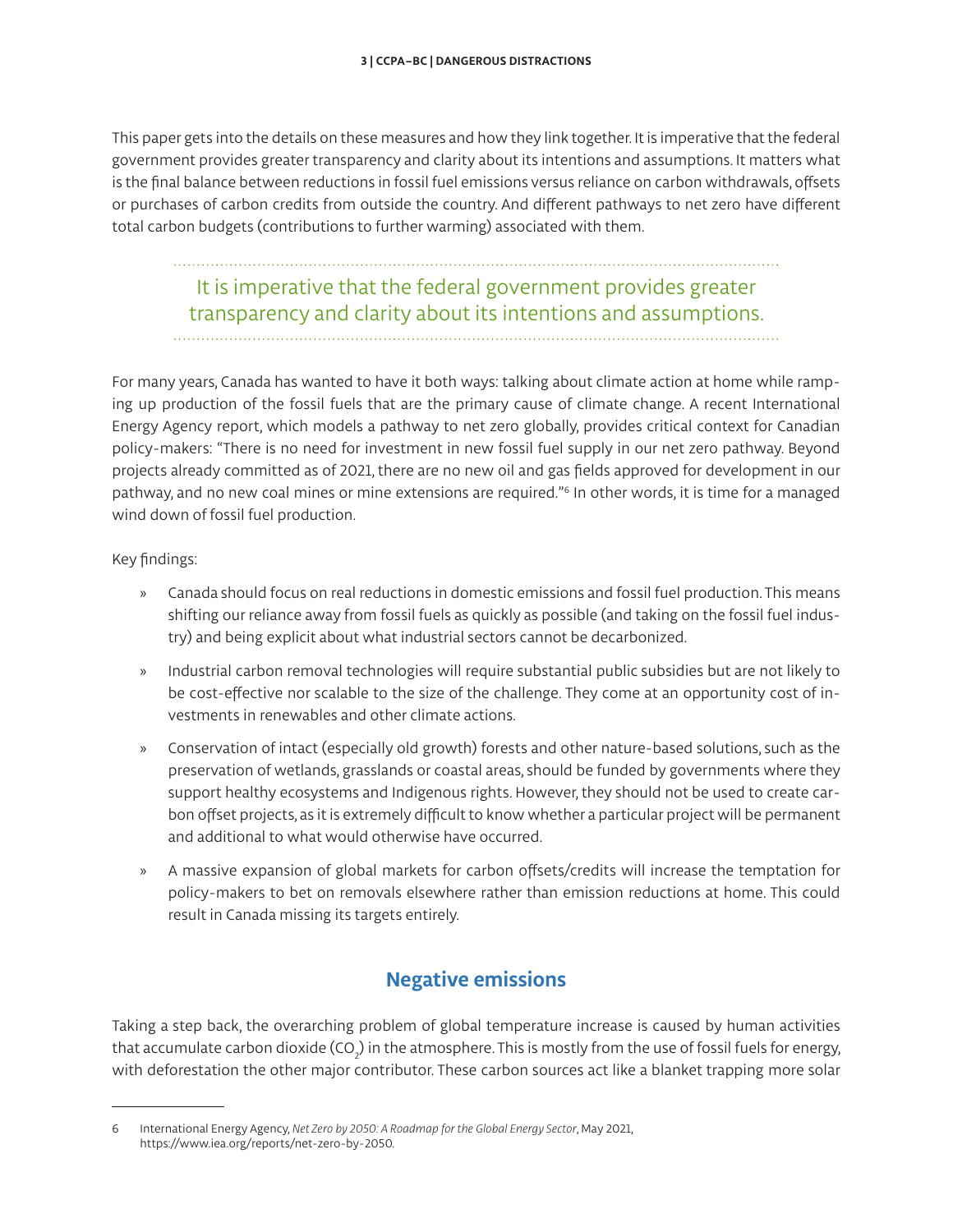

radiation from the sun. Moving in the other direction are carbon sinks—more than half (55 per cent) of the CO<sub>2</sub> we emit is absorbed by land (mostly forests) and ocean.<sup>7</sup>

CO $_{_2}$  levels as of March 2021 are at 417 parts per million (ppm), 46 per cent higher than the 286 ppm back in 1850. Our current position is thus one of overshoot $^{\rm 8}-$ not only do we need to stop the increase in CO $_{_2}$  concentration, but we also need to bring that level back down to something more like 350 ppm, in order to have a habitable planet for the long run. In addition, there are other greenhouse gases besides CO<sub>2</sub> and these must also be addressed. Methane (CH<sub>4</sub> aka "natural gas"), for example, is far more heat-trapping than CO<sub>2</sub>, but is fairly short-lived in the atmosphere, breaking down into CO<sub>2</sub> and water after about 12 years.

In broad terms, achieving net zero CO $_{_2}$  emissions worldwide would stabilize CO $_{_2}$  levels and global temperature increase. Achieving net zero *GHG emissions* is the object of the Paris Agreement, and would be associated with a slow decline in global average temperature. CO $_{_2}$  removals (natural or technological) also have to compensate for these other GHGs, as there are no removal options for them.9

<sup>7</sup> 4C Project, *Climate-Carbon Interactions in the 21st Century, 4C Outlook*, December 2020, [https://4c-carbon.eu/resources/carbon-outlooks.](https://4c-carbon.eu/resources/carbon-outlooks)

<sup>8</sup> We are in overshoot in other dimensions of resource use and pollution as well, and too narrow a focus on carbon may obscure these other issues, which return when we consider nature-based solutions.

<sup>9</sup> J. Rogelj et al., "Net-zero emissions targets are vague: three ways to fix", *Nature*, Vol 591, 18 March 2021, pp 365–8, [https://www.nature.com/articles/d41586-021-00662-3.](https://www.nature.com/articles/d41586-021-00662-3)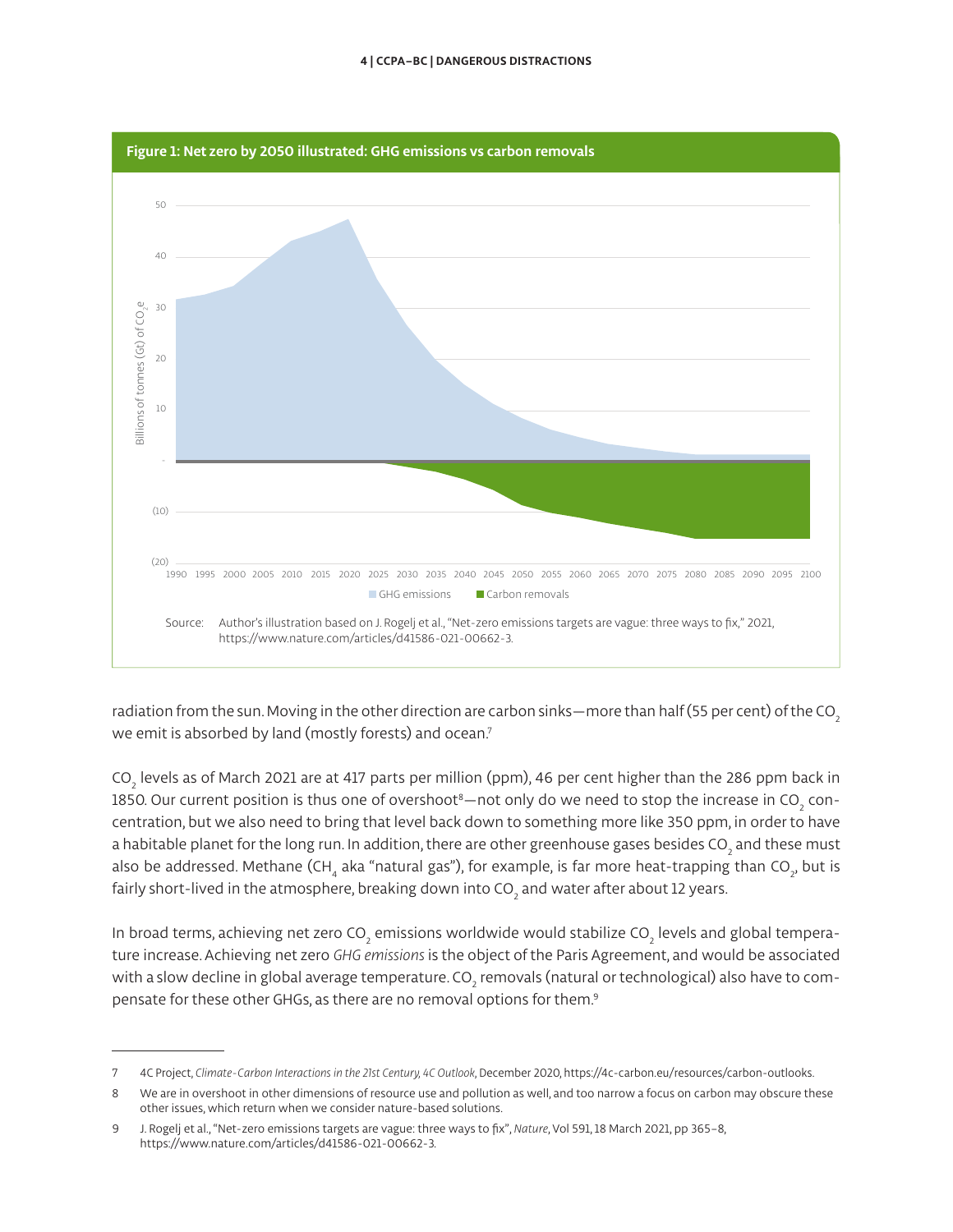*Negative emissions* have been a standard feature of climate change models on emissions pathways that keep long-run global temperature increase to 1.5 or 2°C above pre-industrial levels.<sup>10</sup> Figure 1 illustrates this dynamic in which climate models need negative emissions in the second half of the 21st century to stay within critical temperature thresholds. Put another way, net zero in 2050 is not so much the destination but a point on a pathway to net-negative emissions that are required after 2050.<sup>11</sup>

The standard fiction of negative emissions is bioenergy with carbon capture and storage (BECCS)—essentially growing trees and burning them for energy but capturing the CO<sub>2</sub> and injecting it below ground where it will stay forever. Climate models assume that technology for such exists at scale and at reasonable cost after 2050, but as climate scientists Kevin Anderson and Glen Peters comment, "the scale of biomass assumed in [integrated assessment models]—typically, one to two times the area of India—raises profound questions about carbon neutrality, land availability, competition with food production, and competing demands for bioenergy from the transport, heating, and industrial sectors."<sup>12</sup>

Figure 1 illustrates one possible net zero scenario. It shows historical GHG emissions for the world up to 2020 (estimated) then a 5 per cent annual reduction in emissions to 2080 and flat emissions to 2100. Carbon removals begin in 2030 and ramp up to net zero in 2050 (removals in 2050 are equal to emissions) and continue to increase before flattening out. After 2050 the world is in a state of negative emissions as required in climate models. This is only one potential pathway. A slower decline in GHG emissions means a faster rampup of carbon removals in order to achieve net zero in 2050.

# **Industrial carbon removals**

While clearcutting an area one to two times the size of India every year for bioenergy is clearly problematic and unrealistic, the core idea of CCS, or carbon capture and storage<sup>13</sup>—without the bioenergy piece—has long been touted by the fossil fuel industry as a climate solution. Typically, carbon capture occurs at the site of a large point-source emitter (such as a fossil-fuel powered electricity plant or an oil refinery), with CO $_{_2}$  then pumped deep underground.14

The reality of CCS so far has been different than the vision advanced by proponents. CCS is not a closed loop: while up to 90 per cent of CO $_{_2}$  could be captured in a best-case scenario, actual numbers in the Canadian context are likely to be less. Capturing the CO $_{\rm 2}$  also costs around 20–25 per cent of the energy in a power plant because it lowers the plant's capacity. $^{\rm 15}$  More energy is required to liquefy the CO $_{_2}$ , build pipelines, drill

<sup>10</sup> UN Environment Programme and CICERO, *Pathways to Paris: A practical guide to climate transition scenarios for financial professionals*, 2021,<https://www.unepfi.org/publications/banking-publications/pathways-to-paris/>.

 $^{11}$  Typically, we are talking about net zero for all GHG emissions, not just CO $_{p}$  but we must read the fine print on pledges. Non-CO $_{2}$  GHGs are converted using 100-year global warming potentials. While there are plausible ways of removing CO $_{\rm p}$  this is not true for other GHGs, so CO $_{_2}$  removals after 2050 must also remove the equivalent emissions from other GHGs as well.

<sup>12</sup> K. Anderson and G. Peters, "The trouble with negative emissions," *Science*, 14 October 2016, Vol. 354, Issue 6309, pp. 182-183, DOI: 10.1126/science.aah4567,<https://science.sciencemag.org/content/354/6309/182>.

<sup>13</sup>  $\;\;$  Also referred to as carbon capture, utilization and storage (CCUS) to emphasize the use of captured CO $_{2}$ . I use CCS in this same broad sense.

<sup>14</sup>  $\;\;$  Not all of the CO $_2$  can be captured, however, so even in the best-case scenario 90 per cent is captured, likely less.

<sup>15</sup> Intergovernmental Panel on Climate Change, *Special Report on Carbon Capture and Storage*, 2005, <https://www.ipcc.ch/report/carbon-dioxide-capture-and-storage/>.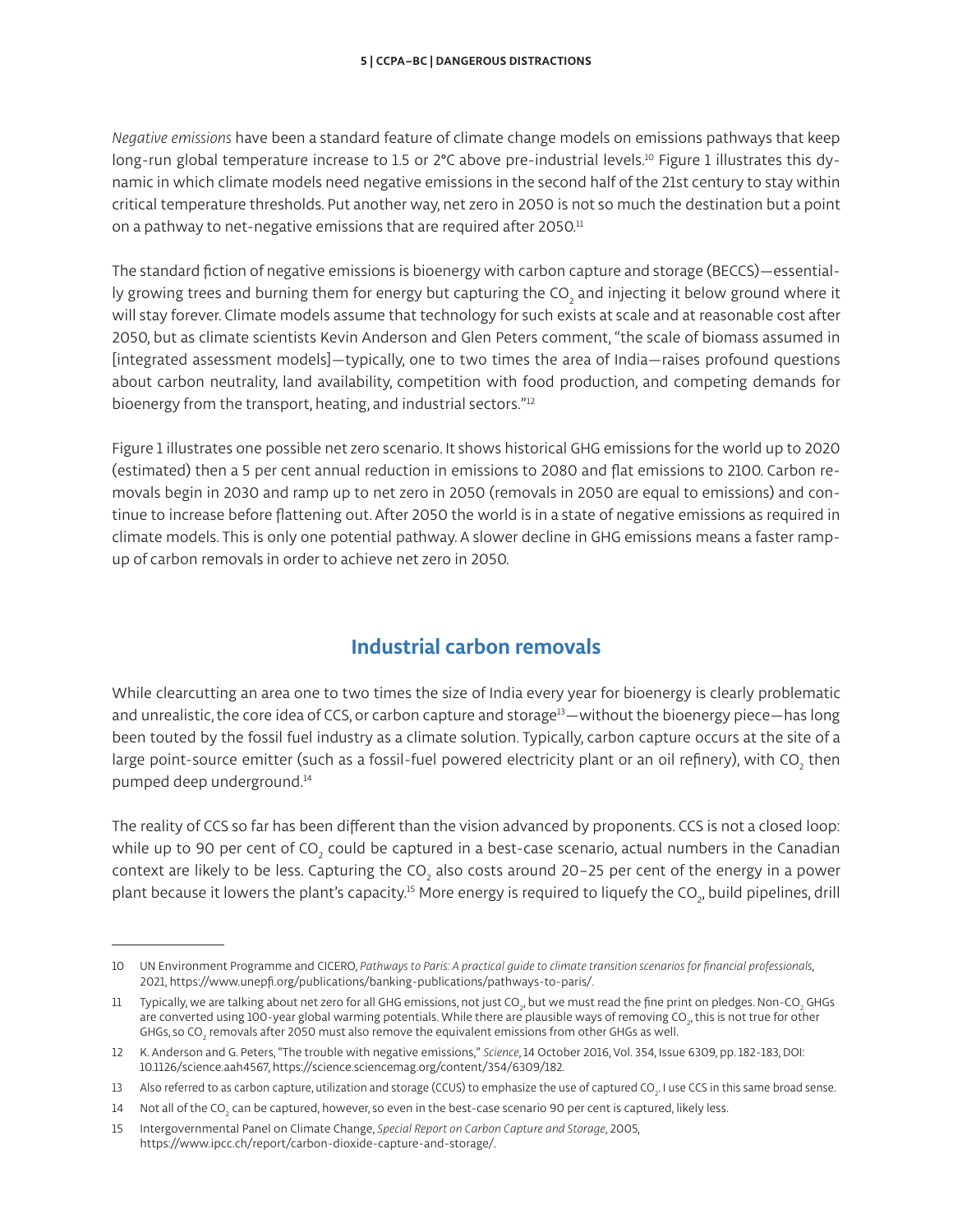injection wells and so forth. Sequestering 1 billion tonnes of CO $_{_2}$  (one-fortieth of global CO $_{_2}$  emissions) is estimated to require pipeline infrastructure equivalent to all existing petroleum pipelines.16 Moreover, in CCS projects to date, more than 80 per cent of CO $_{_2}$  captured has been used to re-pressurize old wells to get out more oil, rather than just storing excess CO $_2^{\,17}$ 

CCS is costly and would likely require substantial public subsidies. For example, Alberta is asking the federal government for \$30 billion in subsidies over the coming decade to invest in CCS.18 The federal government already contributed \$240 million to the \$1.5 billion Boundary Dam CCS project in Saskatchewan, which has been plagued by cost over-runs and downtime for repairs.19 If CCS is going to be a significant part of Canada's climate strategy we must ask, what are the opportunity costs of such public investments? Public funds would be better spent on renewables and other climate action measures, while leaving the fossil fuels in the ground and avoiding further lock-in to fossil fuel infrastructure.

# Public funds would be better spent on renewables and other climate action measures, while leaving the fossil fuels in the ground and avoiding further lock-in to fossil fuel infrastructure.

Rather than provide public subsidies, government should mandate CCS for any new oil and gas projects, with all current projects required to be in compliance by 2030. Such a move would have to be backstopped by substantial measuring, monitoring and enforcement regulations, but would make the industry put its money where its mouth is. This could also include CCS requirements for "blue" hydrogen (that is, hydrogen made from fossil fuels with CCS) in Canada's developing hydrogen strategy.

Industrial carbon removals also include prospective future negative emissions technologies. Direct air capture (DAC) of carbon is the holy grail of such efforts. Because CO<sub>2</sub> is dispersed very thinly through the atmosphere, it requires a lot of electricity to power fans and a chemical sorbent to capture it. A second stage of the DAC process uses natural gas to heat the captured material to release the CO<sub>2</sub> so it can then be used elsewhere or piped underground.

Carbon Engineering, based in Squamish, BC, has been widely praised and has become a partner with several major oil and gas companies, but the DAC technology is, in the words of Michael Barnard, less a magic bullet and more a lead balloon.<sup>20</sup> So far, Carbon Engineering's solution is expensive per tonne captured and still uses a lot of fossil fuels to power its processes. In BC, electricity is very low-carbon, but in Alberta or another place

<sup>16</sup> J. Sekera and A. Lichtenberger, "Assessing Carbon Capture: Public Policy, Science, and Societal Need: A Review of the Literature on Industrial Carbon Removal," *Biophysical Economics and Sustainability*, 2020, Volume 5, Article number: 14, [https://link.springer.com/article/10.1007/s41247-020-00080-5.](https://link.springer.com/article/10.1007/s41247-020-00080-5)

<sup>17</sup> Tyndall Centre, *A Review of the Role of Fossil Fuel-Based Carbon Capture and Storage in the Energy System*, January 2021, commissioned by Friends of the Earth Scotland, <https://foe.scot/resource/report-carbon-capture-storage-energy-role/>.

<sup>18</sup> K. Cryderman and E. Graney, "Alberta seeks billions in federal funding for carbon capture projects," *The Globe and Mail*, 7 March 2021, [https://www.theglobeandmail.com/business/article-alberta-seeks-billions-in-federal-funding-for-carbon-capture-projects/.](https://www.theglobeandmail.com/business/article-alberta-seeks-billions-in-federal-funding-for-carbon-capture-projects/)

<sup>19</sup> D.C. Fraser, "Sask. not moving forward on carbon capture expansion" in *Regina Leader-Post*, July 10, 2018, [https://leaderpost.com/news/saskatchewan/sask-not-moving-forward-on-carbon-capture-expansion.](https://leaderpost.com/news/saskatchewan/sask-not-moving-forward-on-carbon-capture-expansion)

<sup>20</sup> M. Barnard, "Chevron's Fig Leaf Part 1: Carbon Engineering Burns Natural Gas To Capture Carbon From the Air," *Clean Technica*, 12 April 2019, [https://cleantechnica.com/2019/04/12/chevrons-fig-leaf-part-1-carbon-engineering-burns-natural-gas-to-capture](https://cleantechnica.com/2019/04/12/chevrons-fig-leaf-part-1-carbon-engineering-burns-natural-gas-to-capture-carbon-from-the-air/)[carbon-from-the-air/.](https://cleantechnica.com/2019/04/12/chevrons-fig-leaf-part-1-carbon-engineering-burns-natural-gas-to-capture-carbon-from-the-air/)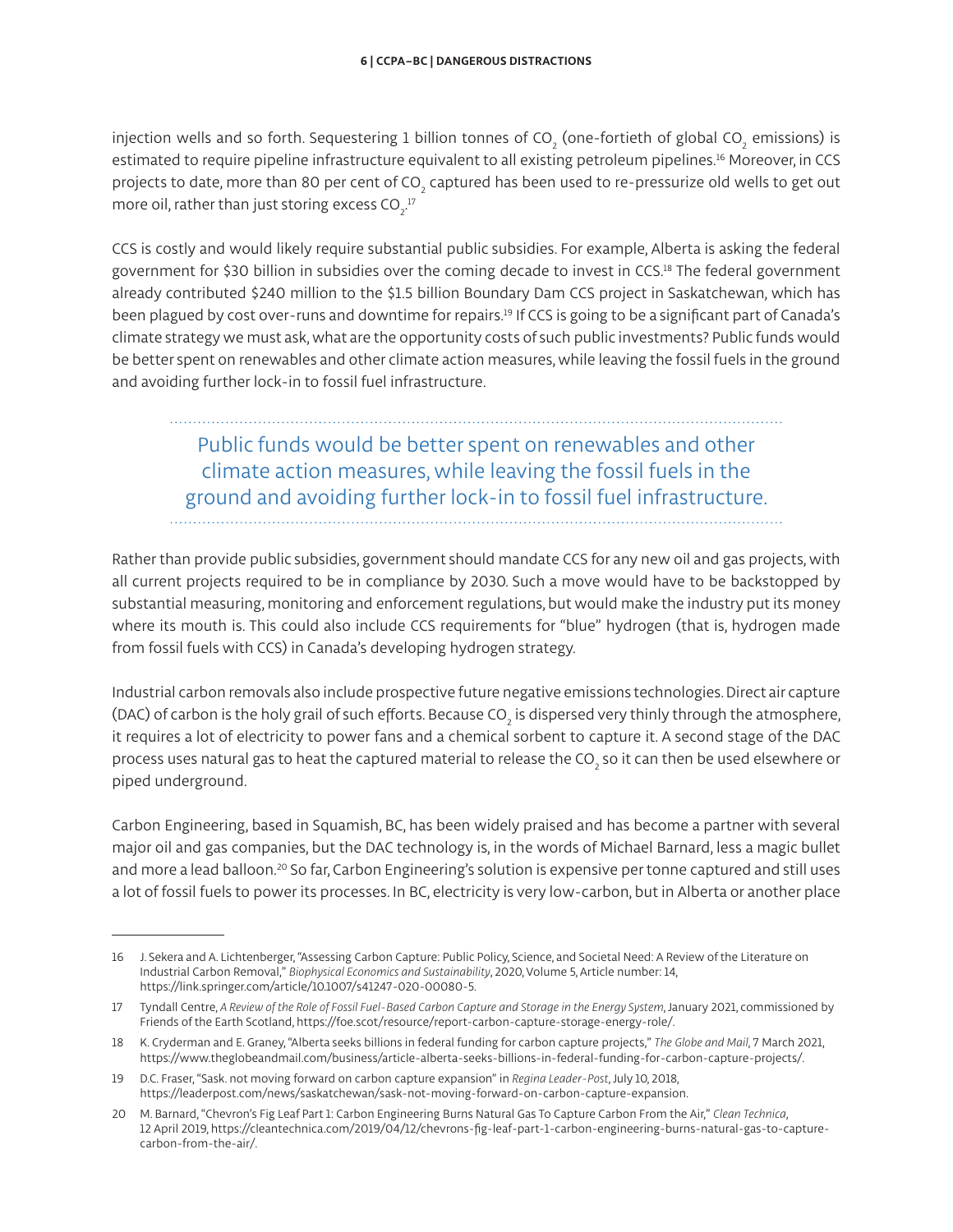where electricity comes largely from fossil fuels, DAC is not likely to capture more CO<sub>2</sub> than it uses on a life-cycle basis (when all inputs to production are considered). Moreover, scaling up this technology would require large amounts of land and equipment, as well as proximity to geological storage.

A literature review of 200 published research papers looking at the biophysical requirements for CCS and DAC found both to be *carbon additive*. That is, when viewed over the whole life cycle these technologies produce more carbon emissions than they remove (except in a handful of rare circumstances). The authors also find that deploying these technologies at a climate-significant scale would require vast amounts of land, energy, and financial resources. Quality and quantity issues associated with the storage of the carbon to be removed include storage permanence and leakage, groundwater contamination and earthquakes. They argue that the market orientation of conversations around carbon removals is itself problematic, and advise against public subsidies, concluding that "governments should approach atmospheric CO $_{_2}$  reduction as a public service like water treatment or waste disposal."<sup>21</sup>

It's impossible to know what carbon removal technologies of the future could achieve. For now, they are a dangerous distraction that diverts resources away from bona fide solutions. Scaling these ideas is very expensive and impractical, while perpetuating the era of fossil fuels prolongs other costly adverse impacts on human health, such as those due to air pollution.

It's impossible to know what carbon removal technologies of the future could achieve. For now, they are a dangerous distraction that diverts resources away from bona fide solutions.

Current federal modelling towards Canada's 2030 target does not include engineered techno-fixes like CCS and DAC, but the door has been left open as policy-makers start to contemplate getting to 2050. A recent report from the Canadian Institute of Climate Choices models 60 scenarios towards net zero under a wide range of future conditions.<sup>22</sup> It finds that continued fossil fuel use can only happen in the face of large carbon removals, which could potentially account for as much as two-thirds of the way to net zero in 2050. However, this is predicated on highly uncertain carbon removal "wild cards" becoming cost-effective and scalable. In the short- to medium-term, the report recommends policy-makers focus attention on the more well-understood "safe bets" that reduce Canada's fossil fuel emissions in buildings, transportation and industry. The report concludes:

[E]ngineered negative emissions solutions present a seductive but risky possibility of incumbents being able to continue their current approach…and the structure of the economy remaining mostly unchanged. But the risk is that if this system fails to come together as planned, it would create delays in emissions reductions and structural changes, significantly increasing the costs of Canada reaching its target.<sup>23</sup>

<sup>21</sup> J. Sekera and A. Lichtenberger, "Assessing Carbon Capture: Public Policy, Science, and Societal Need"

<sup>22</sup> Canadian Institute of Climate Choices, *Canada's Net Zero Future*, February 2021, <https://climatechoices.ca/reports/canadas-net-zero-future/>.

<sup>23</sup> Canadian Institute of Climate Choices, *Canada's Net Zero Future.*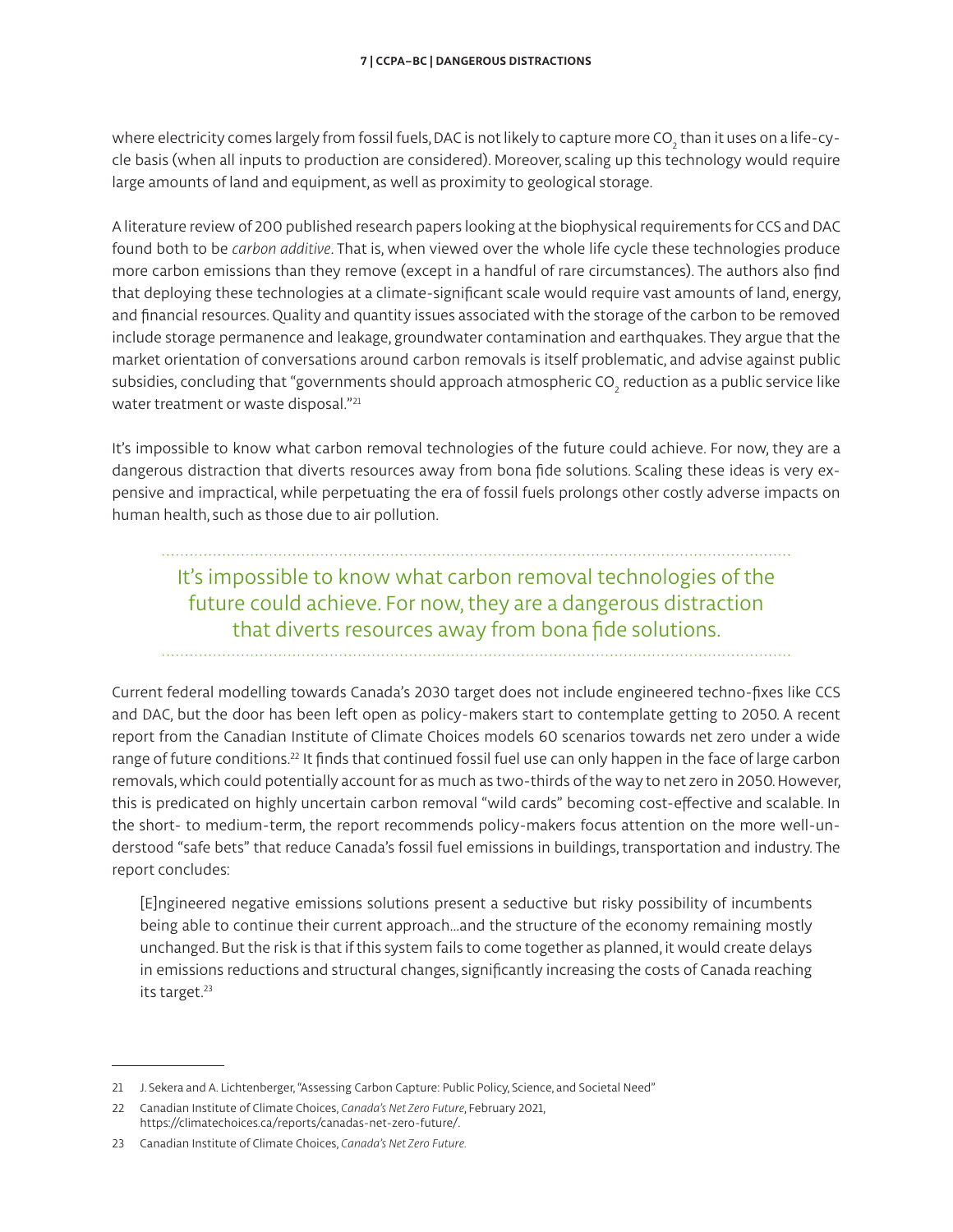### **Carbon accounting and Canada's forests**

Canada has long sought credit in international negotiations for carbon storage in its forests. Canada helped negotiate the inclusion in the Kyoto Protocol of *managed* forests, which includes logging/forestry lands as well as parks (about 65 per cent of forest lands are managed forests). The federal government assumed that carbon sequestration in forests would represent about 20 per cent of Canada's emissions reduction towards its modest Kyoto Protocol target.<sup>24</sup>

A danger of this approach is that it can reduce the diversity of nature to a matter of carbon accounting based on computer modelling, as such emission reductions cannot be directly measured. Ironically, the one key strategy that could underpin such an approach—the conservation of intact, old-growth forest—has largely been ignored in favour of management approaches on lands used for forestry.<sup>25</sup>

# Ironically, the one key strategy that could underpin such an approach the conservation of intact, old-growth forest—has largely been ignored in favour of management approaches on lands used for forestry.

Prior to stating a new GHG target in April 2021, the federal government claimed its December 2020 climate action measures would put the country on a pathway to exceed its previous 2030 emission reduction target of 30 per cent below 2005 levels.<sup>26</sup> However, the federal government is claiming toward that target 17 million

tonnes (Mt) of CO $_{_2}$  reductions from Canada's managed forests. In addition to this amount are a promised 2 billion trees to be planted, other nature-based solutions and lower emissions from fertilizer use in agriculture, which will all contribute another 10 Mt of reductions for 2030.<sup>27</sup> Combined, these items comprise 12 per cent of Canada's anticipated drop in emissions, from 730 Mt in 2005 to 503 Mt in 2030, an amount that tips the scales from Canada meeting to not meeting its 2030 target.<sup>28</sup>

The harsh reality is, as Figure 2 shows, those managed forest lands have not been the reported carbon sink (in green), but rather a huge net source of carbon emissions (in blue) over the past couple decades.<sup>29</sup> This is largely the result of forest fires and insect infestations that have devastated the land base leading to a large net flux of CO $_{_2}\!$ .

Before 2000 Canada's managed forests were arguably a carbon sink, whether or not this should have been given credit in Kyoto. Unfortunately, Canada is now making the same point by engaging in some dodgy

<sup>24</sup> D. Spittlehouse, "Carbon credits."

<sup>25</sup> S. Luyssaert et al., "Old-growth forests as global carbon sinks," *Nature*, October 2008, 455(7210):213-5, [https://www.researchgate.net/publication/23250353\\_Old-growth\\_forests\\_as\\_global\\_carbon\\_sinks](https://www.researchgate.net/publication/23250353_Old-growth_forests_as_global_carbon_sinks).

<sup>26</sup> Government of Canada, *A Healthy Environment and a Healthy Economy, 2020*, [https://www.canada.ca/content/dam/eccc/documents/](https://www.canada.ca/content/dam/eccc/documents/pdf/climate-change/climate-plan/annex_modelling_analysis_healthy_environment_healthy_economy.pdf) [pdf/climate-change/climate-plan/healthy\\_environment\\_healthy\\_economy\\_plan.pdf. The new 2030 GHG target is 40–45 per cent](https://www.canada.ca/content/dam/eccc/documents/pdf/climate-change/climate-plan/annex_modelling_analysis_healthy_environment_healthy_economy.pdf)  [below 2005 levels](https://www.canada.ca/content/dam/eccc/documents/pdf/climate-change/climate-plan/annex_modelling_analysis_healthy_environment_healthy_economy.pdf).

<sup>27</sup> Government of Canada, *Annex: Modelling and analysis of A Healthy Environment and a Healthy Economy*, 2020, [https://www.canada.ca/](https://www.canada.ca/content/dam/eccc/documents/pdf/climate-change/climate-plan/annex_modelling_analysis_healthy_environment_healthy_economy.pdf) [content/dam/eccc/documents/pdf/climate-change/climate-plan/annex\\_modelling\\_analysis\\_healthy\\_environment\\_healthy\\_](https://www.canada.ca/content/dam/eccc/documents/pdf/climate-change/climate-plan/annex_modelling_analysis_healthy_environment_healthy_economy.pdf) [economy.pdf](https://www.canada.ca/content/dam/eccc/documents/pdf/climate-change/climate-plan/annex_modelling_analysis_healthy_environment_healthy_economy.pdf).

<sup>28</sup> There are other reasons to be skeptical of federal government claims and modelling. See Lee and Mertins-Kirkwood, "New federal climate plan hindered by commitment to fossil fuel production," Policy Note, 15 December 2021, <https://www.policynote.ca/new-climate-plan/>.

<sup>29</sup> Hat tip to some incredible investigative work by Barry Saxifrage on this topic, [https://www.nationalobserver.com/2020/11/02/opinion/CO2-forestry-Canada-climate-threat-CO2.](https://www.nationalobserver.com/2020/11/02/opinion/CO2-forestry-Canada-climate-threat-CO2)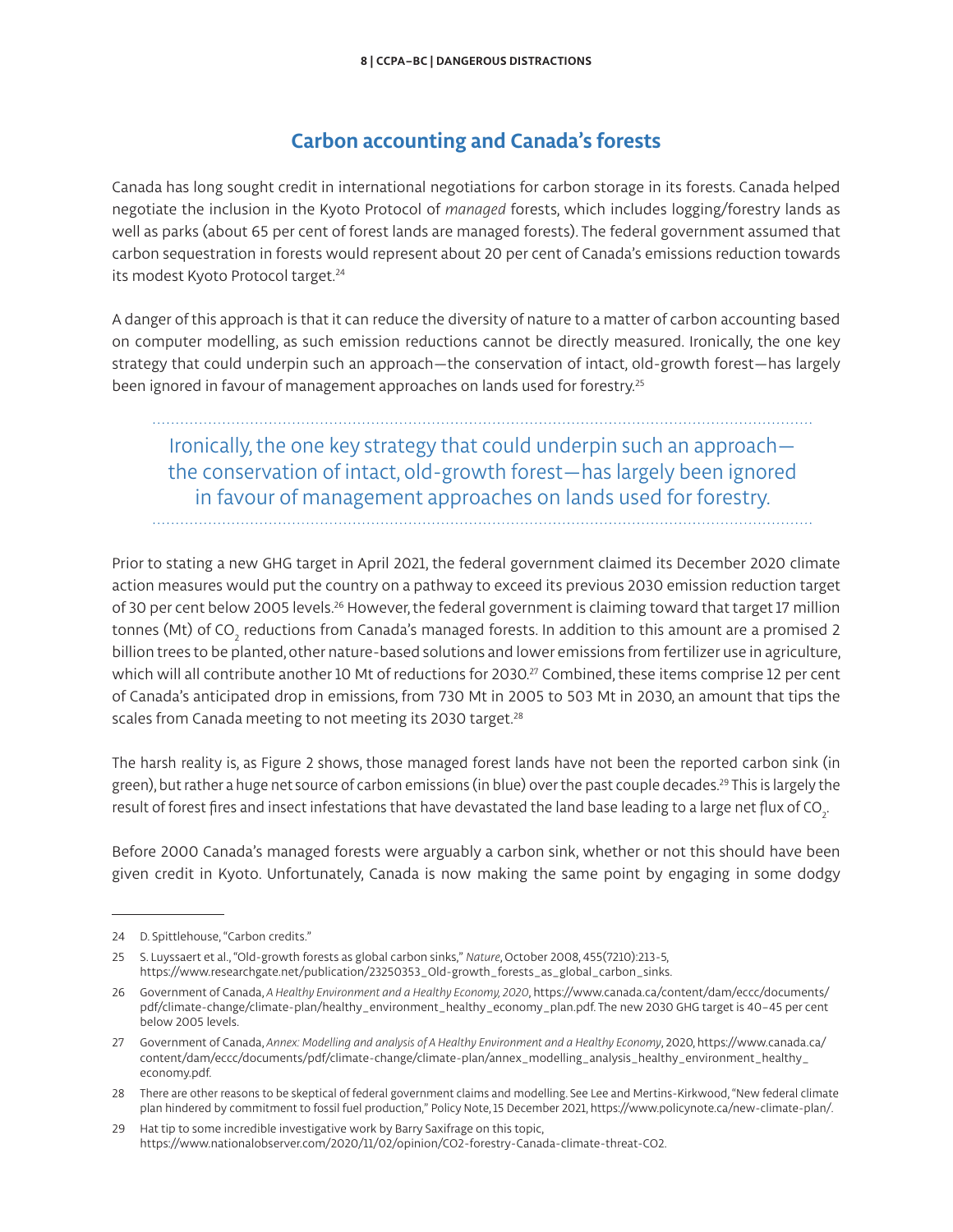

accounting that ignores the full exchange of carbon between the atmosphere and Canada's forest land base. In 2017, Canada removed lands affected by insects and fires from its count. About one-quarter of Canada's managed forest lands have been uncounted in recent years, although when they become ready for commercial logging, they will be counted once again.

According to the federal government, this gives a better sense of the impact of human management of those forest lands, as opposed to the effects of natural disturbances.<sup>30</sup> But these "natural disturbances" are not "acts of God"; they are large macro events linked to climate change and rising temperatures. They should not be edited out to create a gerrymandered subset of Canada's forests that are purportedly increasing carbon storage.

The net carbon balance in Figure 2 is also a story about logging, as in recent years the logging industry has been cutting more than Canada's managed forests are growing back. This has also been masked by an accounting change made in 2017 that pushes forward in time the emissions that come from forests while they are stored in wood products. This has the effect of lowering emissions in the present compared to the previous assumption of instant oxidization. But it also puts carbon emissions on the books for 2050 that must be addressed in net zero planning.

<sup>30</sup> See Chapter 6 in Government of Canada's National Inventory Report, starting in 2017 and thereafter. [http://www.publications.gc.ca/site/eng/9.506002/publication.html.](http://www.publications.gc.ca/site/eng/9.506002/publication.html)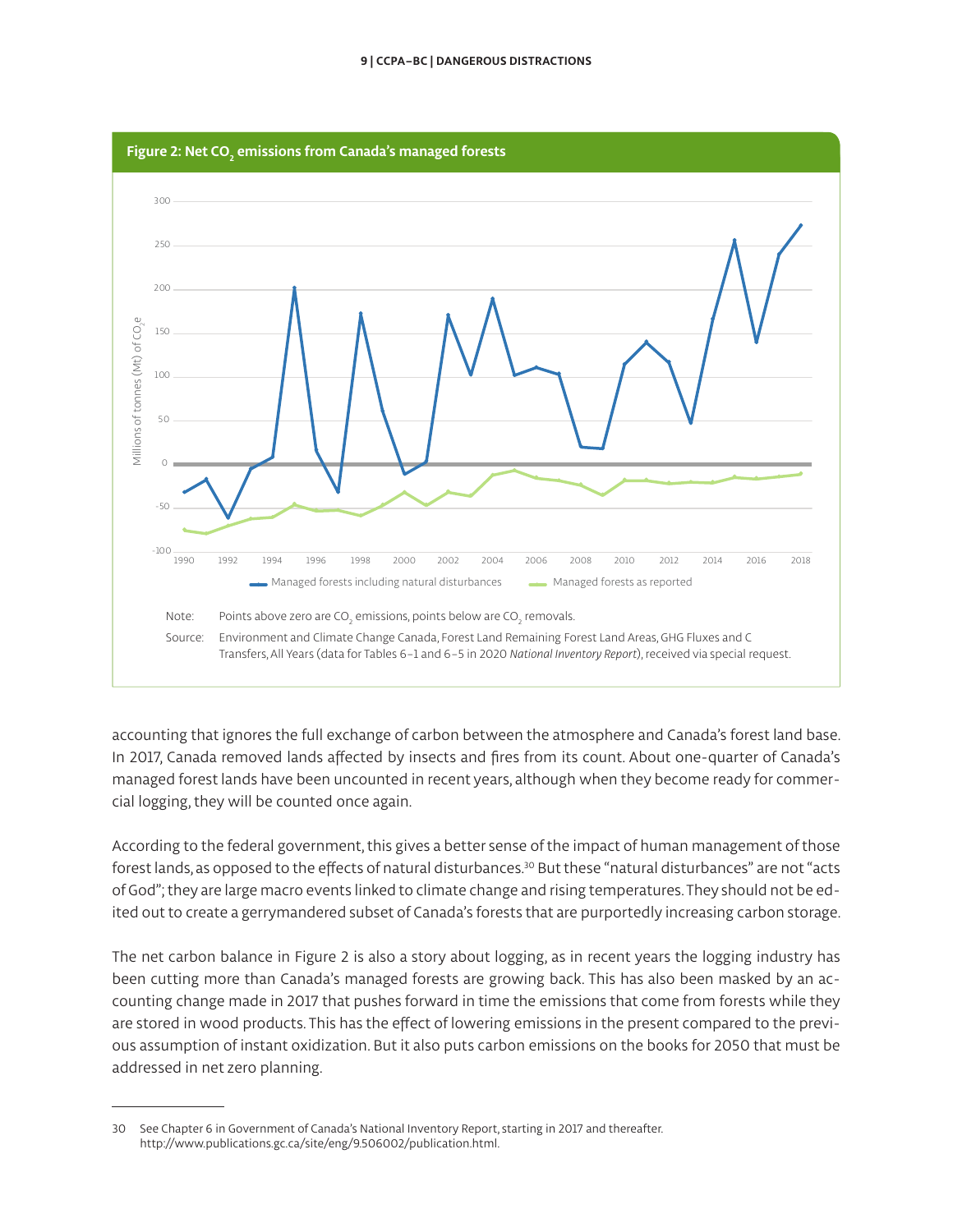For forests and other nature-based solutions, accounting methodologies can be twisted to come up with a more convenient result in the eyes of the government. There is much potential for this situation to get worse: in BC, for example, there is a plan to cut Northern Boreal forest to make pellets for export to Japan as a "carbon neutral" fuel source (BC already exports pellets to Europe for this purpose).<sup>31</sup>

Forest carbon and fossil fuel carbon are very different and should be treated as such. Forest emissions/removals cannot be directly measured but instead must be estimated, which introduces methodological choices that can affect the final count. Second, it matters what happens to those trees: they could burn down, be killed by insects or be logged for wood a few decades hence. In other words, the promised emissions reduction may not be permanent. The UN Framework Convention on Climate Change reports: "the main drawback of LULUCF [Land Use, Land Use Change and Forests] activities is their potential reversibility and non-permanence of carbon stocks as a result of human activities, natural disturbances or a combination of the two with loss of carbon stocks and release of GHG into the atmosphere as a result."32

## **Forest carbon and offsets**

All of the various uncertainties in the measurement of carbon sinks and sources point to the risks of banking on them for emissions reductions. This is important context for the current push to create a new federal GHG Offset Protocol, which is developing protocols in four areas to start: improved forest management, landfill methane management, enhanced soil organic carbon, and advanced refrigeration systems<sup>33</sup>-all areas that have been problematic in the past. These offsets will be available for purchase by large industrial polluters covered by the federal Output-Based Pricing System.34

Global and local experience with carbon offset markets shows many complicated accounting methodologies that give a false sense that emissions are indeed being reduced elsewhere, and that are vulnerable to being gamed.

Since fossil fuel CO $_{_2}$  is the major contributor to climate change, a true offset must take CO $_{_2}$  from the atmosphere and put it back underground. Absorbing more CO<sub>2</sub> in forests can help overall efforts, but to get CO<sub>2</sub> levels down from 417 ppm (March 2021) to a habitable 350 ppm means those forests will be needed anyway—*in addition* to reducing fossil fuel emissions to near-zero.

<sup>31</sup> B. Parfitt, "Trees to pellets? Scarred by two previous resource industry boom and busts, pivotal decisions lie ahead for community of Fort Nelson," Policy Note, 17 February 2021, [https://www.policynote.ca/wood-pellets/.](https://www.policynote.ca/wood-pellets/)

<sup>32</sup> United Nations Framework Convention on Climate Change, Land Use, Land-Use Change and Forestry (LULUCF), accessed 15 February 2021,<https://unfccc.int/topics/land-use/workstreams/land-use--land-use-change-and-forestry-lulucf>.

<sup>33</sup> Government of Canada, Canada Gazette, Part I, Volume 155, Number 10: Greenhouse Gas Offset Credit System Regulations (Canada), 6 March 2021, https://canadagazette.gc.ca/rp-pr/p½02½021-03-06/html/reg1-eng.html.

<sup>34</sup> Government of Canada, "Output-Based Pricing System," accessed March 20, 2021, [https://www.canada.ca/en/environment-climate](https://www.canada.ca/en/environment-climate-change/services/climate-change/pricing-pollution-how-it-will-work/output-based-pricing-system.html)[change/services/climate-change/pricing-pollution-how-it-will-work/output-based-pricing-system.html](https://www.canada.ca/en/environment-climate-change/services/climate-change/pricing-pollution-how-it-will-work/output-based-pricing-system.html).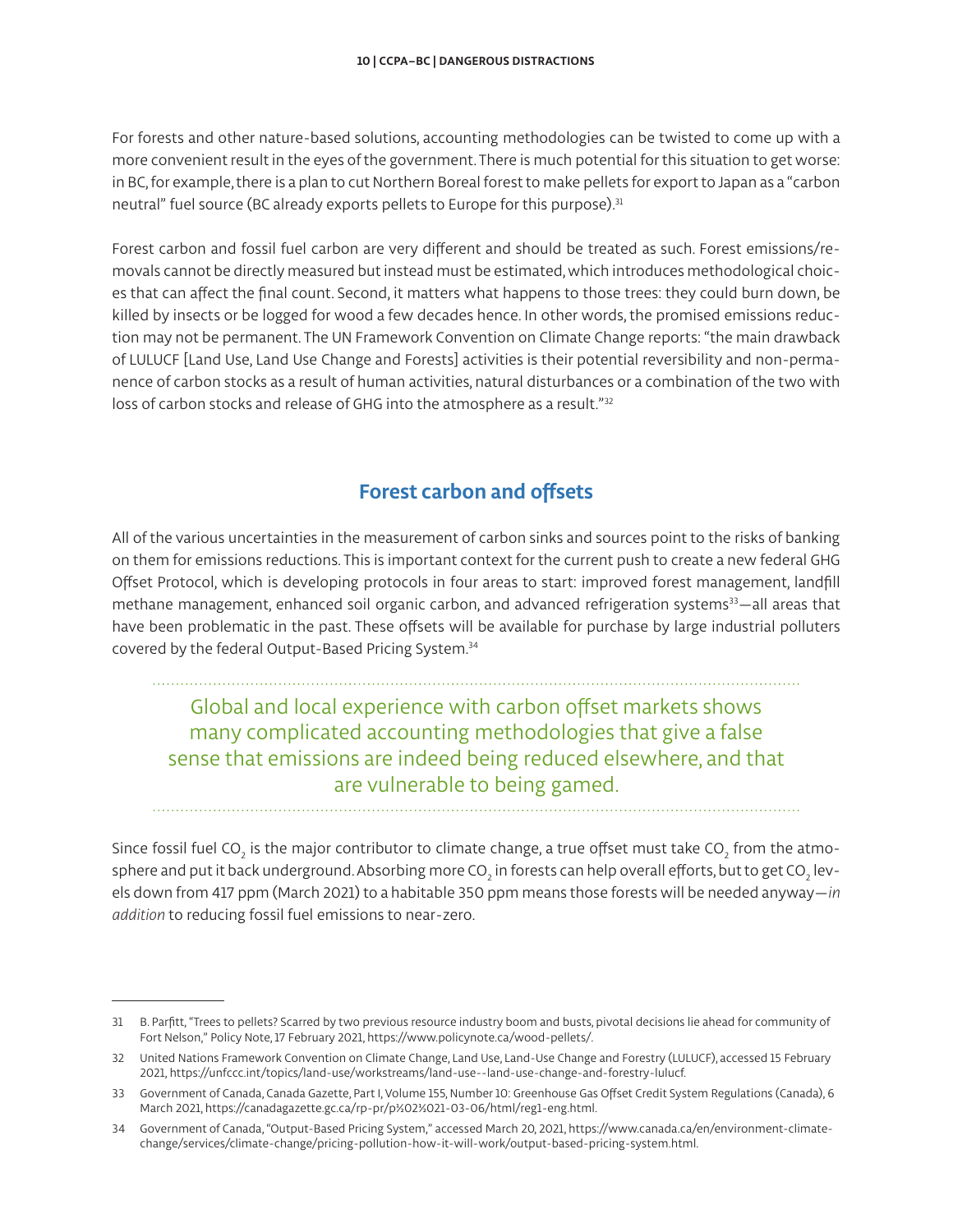In order to create a wider scope and a market for offsets, the definition has been broadened to include measures that prevent future emissions that would otherwise have occurred. This requires that a hypothetical baseline for "business-as-usual" be calculated and raises issues of measurement and verification to determine whether an offset would not have otherwise happened (called additionality). Global and local experience with carbon offset markets shows many complicated accounting methodologies that give a false sense that emissions are indeed being reduced elsewhere, and that are vulnerable to being gamed. They are not necessarily additional to what otherwise would have occurred, and in some cases are outright fraudulent.<sup>35</sup>

In BC, a scathing 2013 report from the auditor general raised concerns that BC's offsets, purchased to achieve "Carbon Neutral Government," did not represent real reductions in emissions elsewhere.36 In one case, the Darkwoods project, a hypothetical "baseline" situation where a forest would have been clear cut, was claimed, with the value of that carbon monetized and sold to the government as offsets.<sup>37</sup> To make such avoided deforestation into an offset is to say that yesterday we had an emitter and a forest, and tomorrow we have an emitter and a forest, but that emitter is now carbon neutral because we did not liquidate the forest.

Conserving forests and ecosystems has other benefits, but should not give us extra credit in the form of reduced obligations for lowering fossil fuel emissions. Indeed, there's a strong case to be made for protecting intact forests and other natural areas that hold carbon, and, where possible, converting lands back into forests. This intersects with conservation, land issues and Indigenous rights, so it's more than just narrow carbon accounting at play. This important conservation work should continue to be funded, but should be engaged as a global public service, in light of Canada's huge land base and relatively small population, not as a market.

Offset programs are at best a temporary measure that achieves other social and environmental purposes; at worst, they represent a diversion that slows the real action we need to reduce fossil-fuel emissions.

Offsets for other nature-based solutions and agriculture are beset by similar measurement and verification problems: they are estimated, not measured, emissions reductions; and due to climate change they may not be permanent. Such projects may not be appropriate for other reasons if they reinforce a large corporate export-oriented agricultural model, including heavy fertilizer and pesticide use on monocrops. Alberta's auditor general has looked critically at offsets in agriculture for "conservation cropping"—which purportedly "increases emissions storage in the soil and leads to reduced fuel usage compared to conventional farming practices"—and was not assured they were valid.<sup>38</sup> Since 2007, some 14 million offset credits have been issued

<sup>35</sup> B. Elgin, "These Trees Are Not What They Seem," Bloomberg Green, 9 December 2020, [https://www.bloomberg.com/features/2020-nature-conservancy-carbon-offsets-trees/.](https://www.bloomberg.com/features/2020-nature-conservancy-carbon-offsets-trees/)

<sup>36</sup> Auditor General of British Columbia, *An Audit of Carbon Neutral Government*, 26 March 2013, [http://www.bcauditor.com/pubs/2013/report14/audit-carbon-neutral-government.](http://www.bcauditor.com/pubs/2013/report14/audit-carbon-neutral-government)

<sup>37</sup> B. Parfitt, "Darkwoods, the murky world of carbon credits and a "carbon neutral" B.C. government," 15 July 2011, [https://www.](https://www.policynote.ca/darkwoods-the-murky-world-of-carbon-credits-and-a-%e2%80%9ccarbon-neutral%e2%80%9d-b-c-government/) [policynote.ca/darkwoods-the-murky-world-of-carbon-credits-and-a-%e2%80%9ccarbon-neutral%e2%80%9d-b-c-government/](https://www.policynote.ca/darkwoods-the-murky-world-of-carbon-credits-and-a-%e2%80%9ccarbon-neutral%e2%80%9d-b-c-government/).

<sup>38</sup> Auditor General of Alberta, *Regulating Large Industrial Facilities: Followup*, November 2020, [https://www.oag.ab.ca/wp-content/](https://www.oag.ab.ca/wp-content/uploads/2020/12/oag-environment-regulating-large-industrial-facilities-followup-nov-2020.pdf) [uploads/2020/12/oag-environment-regulating-large-industrial-facilities-followup-nov-2020.pdf](https://www.oag.ab.ca/wp-content/uploads/2020/12/oag-environment-regulating-large-industrial-facilities-followup-nov-2020.pdf).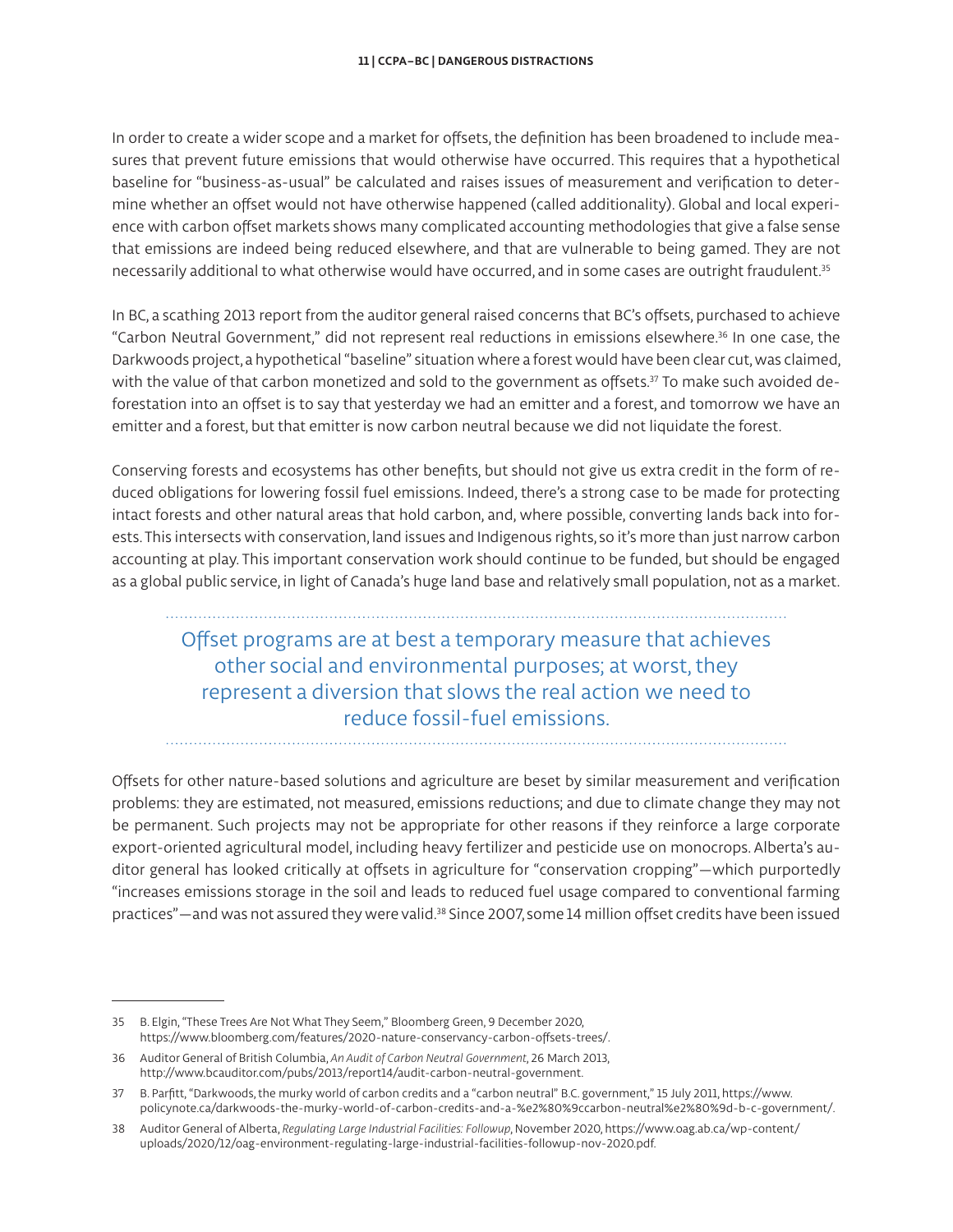for that purpose. The federal government stated in fall 2020 that it would allow these Alberta offsets to be used in the new federal system.39

Offsets can also be used to finance other mitigation measures with dubious benefits. BC's auditor general was also critical of offset funds that went to oil and gas company Encana (now named Ovintiv), supposedly for technical improvements in its practices that reduced some of its emissions. Other BC offset projects include energy efficiency improvements at the Whistler Resort and Spa and the Sun Peaks Resort. In these and other cases it is hard to prove that these companies are not gaming the system to their advantage for projects already in the works. In many cases, these upgrades could simply have been regulated into being rather than subsidized by government.

As one of the compliance pathways, offsets serve to dilute the carbon price signal faced by large industrial emitters, reducing their willingness to invest in zero-carbon technologies. These large industrial emitters already get a pass on most of the carbon tax, paying it only on emissions above a certain threshold, a measure brought in to protect "competitiveness." Reining in industrial emissions continues to be Canada's weakest area of action, with most of the climate action effort focused on buildings and personal transportation.

To meet our Paris obligations, we need to stop burning fossil fuels *and* we need to engage in forest conservation and better forest management practices to suck up that excess atmospheric carbon. To this end, offset programs are at best a temporary measure that achieves other social and environmental purposes; at worst, they represent a diversion that slows the real action we need to reduce fossil-fuel emissions. If permitted, hard caps on the number of credits should be stated—at an aggregate level, nationally, but also at the level of individual companies—and their duration should be limited to a 10- to 20-year transition period.<sup>40</sup>

## **Purchasing carbon credits (ITMOs)**

If we take all of the above—CCS, DAC, forest carbon and nature-based solutions—and turn it into a global market for buying and selling carbon credits, we can find a final escape hatch for federal and provincial governments. When the Pan Canadian Framework was developed in 2016, it was anticipated that both Ontario and Quebec would buy credits from California as part of the Western Climate Initiative (WCI) cap-and-trade system.41 Ontario has since pulled out of the WCI, but Quebec remains within (and BC is technically a member but is not participating in the cap-and-trade system).

A low bar on internationally traded offsets is good for the business of generating credits but will undermine the broader collective action needed to get to net zero global emissions. The previous UN-sponsored carbon market, the Clean Development Mechanism (CDM), has been widely criticized for allowing carbon credits that did not represent bona fide additional emissions reductions. A 2016 review by the German Öko-Institut for

<sup>39</sup> A. Harvie, "Alberta carbon offsets can be used in federal system," Legal Update, Norton Rose Fulbright, 27 October 2020, [https://www.](https://www.nortonrosefulbright.com/en-ca/knowledge/publications/e7d79fd7/alberta-carbon-offsets-can-be-used-in-federal-system) [nortonrosefulbright.com/en-ca/knowledge/publications/e7d79fd7/alberta-carbon-offsets-can-be-used-in-federal-system](https://www.nortonrosefulbright.com/en-ca/knowledge/publications/e7d79fd7/alberta-carbon-offsets-can-be-used-in-federal-system).

<sup>40</sup> This *Globe and Mail* article suggests they could be capped at 8 per cent (same as Québec in the WCI) for industrial emitters in the Output-Based Pricing System, [https://www.theglobeandmail.com/business/commentary/article-can-ottawa-build-a-carbon](https://www.theglobeandmail.com/business/commentary/article-can-ottawa-build-a-carbon-offsets-market-without-greenwashing/?s=03)[offsets-market-without-greenwashing/?s=03.](https://www.theglobeandmail.com/business/commentary/article-can-ottawa-build-a-carbon-offsets-market-without-greenwashing/?s=03)

<sup>41</sup> Canadian Intergovernmental Conference Secretariat, Pan-Canadian Framework on Clean Growth and Climate Change, 2016, <https://scics.ca/en/product-produit/pan-canadian-framework-on-clean-growth-and-climate-change/>.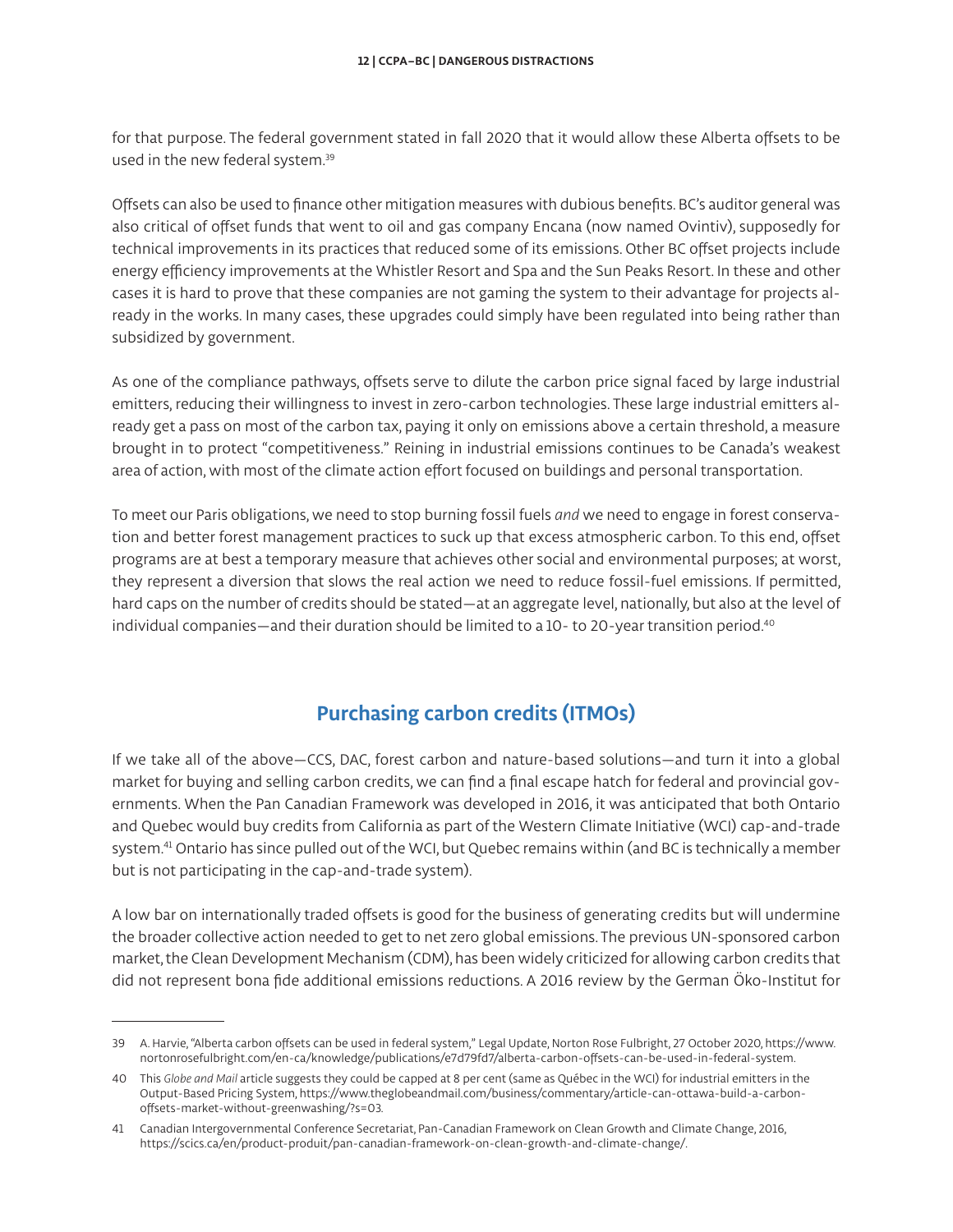the EU found that the CDM "has fundamental flaws in terms of overall environmental integrity" with 85 per cent of the projects covered in this analysis and 73 per cent of the potential 2013–2020 Certified Emissions Reduction (CER) supply have a low likelihood that emission reductions are additional and are not over-estimated. Only 2 per cent of the projects and 7 per cent of potential CER supply have a high likelihood of ensuring that emission reductions are additional and are not over-estimated.<sup>42</sup>

Nonetheless, the Paris Agreement (Article 6) is developing new carbon trading rules to replace the CDM, whose mandate expired at the end of 2020.<sup>43</sup> The Taskforce on Scaling Voluntary Carbon Markets, a private sector-led initiative led by Mark Carney (former Governor of the Bank of England, the Bank of Canada and perhaps most importantly, former senior executive at investment firm Goldman Sachs) is calling for a 15-fold expansion of carbon markets towards meeting the Paris Agreement. In their view, by 2030, two billion tonnes (Gt)—equivalent to one-tenth of the needed global emissions reductions of 23 Gt CO $_{\textrm{\tiny{2}}}$  —could come from various forms of "sequestration and removal."44

The Government of Canada recently published draft principles to govern carbon credits/offsets, what the Paris Agreement calls internationally traded mitigation opportunities (ITMOs). The federal government has not yet decided whether it will use ITMOs or not, and if so, how much of Canada's target would be met by ITMOs. The government has said it will not support the use of old CDM offsets in the new system nor pre-2021 credits from voluntary offset markets.

# At this point, policy-makers seem enamored of the idea of carbon markets but have not grasped the challenges in making a functioning market.

At this point, policy-makers seem enamored of the idea of carbon markets but have not grasped the challenges in making a functioning market, or whether a market is a suitable approach to frame mitigation activities in the first place. In a global market for carbon credits it would be very difficult to achieve integrity in ITMOs due to information asymmetries: only the supplier of the credit knows whether the project is truly additional, while other parties have a perverse incentive to make a deal.

Another key challenge is that there is no carbon budget that would determine quantities upon which to properly base prices. Instead, parties to the Paris Agreement table voluntary targets for specific years into the future, but then would engage in trading to meet their targets. This could mean that Canada has less incentive to reduce domestic emissions to the extent that it relies on ITMOs. It could also mean a decreased incentive to table stronger targets: why improve our target when we could do better and sell the credits?

It is also implicitly assumed that it will be rich corporations or governments who will be buying credits from lower-income countries of the Global South. This has led to concerns about the impact of projects on local,

<sup>42</sup> Öko-Institut, *How additional is the Clean Development Mechanism?*, March 2016, [https://ec.europa.eu/clima/sites/clima/files/ets/docs/clean\\_dev\\_mechanism\\_en.pdf](https://ec.europa.eu/clima/sites/clima/files/ets/docs/clean_dev_mechanism_en.pdf).

<sup>43</sup> C. Farand, "UN-led carbon market suspends formal project registration after 2020," *Climate Home News*, 15 December 2020, <https://www.climatechangenews.com/2020/12/15/un-led-carbon-market-suspends-formal-project-registration-2020/>.

<sup>44</sup> Taskforce on Scaling Voluntary Carbon Markets, *Final Report*, 27 January 2021,<https://www.iif.com/tsvcm>.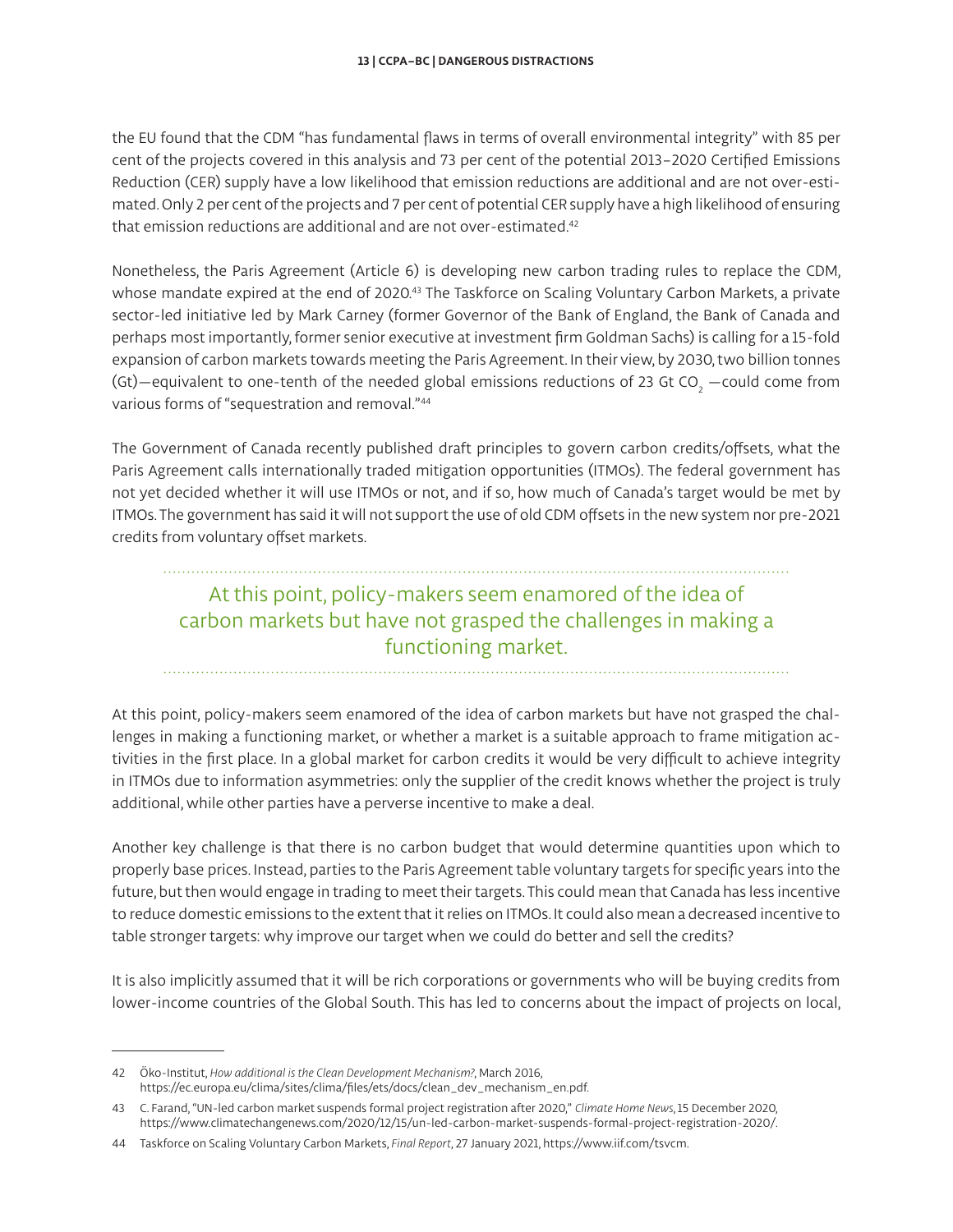often Indigenous, people's access to land and resources and the excessive focus on carbon accounting over intact natural ecosystems and other dimensions of sustainability.<sup>45</sup> On the other hand, under the current discussion, Canadian corporations and other organizations could be sellers of ITMOs as well as governments. This could undermine Canada's ability to achieve its domestic emissions reduction targets if large corporations were allowed to sell credits on the global offset market.

### **Conclusion: Real zero, not net zero**

Canada has been upping its game on climate, starting with the 2016 Pan-Canadian Framework on Clean Growth and Climate Change and new federal actions tabled at the end of 2020. However, far more clarity from the federal government is needed on how much they are betting on carbon removals for meeting 2050 net zero targets. A net zero target means less incentive to get to "real zero" emissions from fossil fuels, an escape hatch that perpetuates business as usual and delays more meaningful climate action.

Based on the carbon coming out of Canadian soil that ends up in the atmosphere, Canada's contribution to global warming is double than just looking at emissions released within Canada's borders.46 Nonetheless, the emissions from getting fossil fuels out of the ground and to market are a significant part of Canada's emissions profile, around one-quarter of the total. Meeting Canada's net zero target for 2050 ultimately requires absolute reductions in production, but the federal government generally assumes that the level of Canadian exports will be determined by external demand in our export markets not by domestic policy.

> A net zero target means less incentive to get to "real zero" emissions from fossil fuels, an escape hatch that perpetuates business as usual and delays more meaningful climate action.

Canada has been looking to Asia to diversify its export markets, and this is the key impetus behind the Trans Mountain pipeline expansion and LNG Canada. The very places to which Canada is seeking to increase fossil-fuel exports are now planning to scale back their consumption. In its refusal to confront these contradictions, Canada risks investing billions in new infrastructure (the Trans Mountain Pipeline Expansion) for a market that is soon disappearing. This is a moral failure: by looking the other way on fossil-fuel exports, Canada is simultaneously betting against the world getting its collective act together on climate.

In all of the above, the fundamental market framing of getting to net zero emissions is problematic, including a preference for carbon pricing and subsidies over regulation and bans, or the trading of emissions reductions. Negative emissions, whether through nature or technology, should be rethought as a public service to help solve a global collective action problem. Indeed, even as climate change has been called "the greatest market

<sup>45</sup> Friends of the Earth International, *Chasing Carbon Unicorns: The deception of carbon markets and "net zero,"* 2021, [https://www.foei.org/wp-content/uploads/2021/02/Friends-of-the-earth-international-carbon-unicorns-english.pdf.](https://www.foei.org/wp-content/uploads/2021/02/Friends-of-the-earth-international-carbon-unicorns-english.pdf)

<sup>46</sup> M. Lee, "Extracted carbon and Canada's international trade in fossil fuels," *Studies in Political Economy*, vol 99 (2), 29 October 2018, [https://www.tandfonline.com/doi/abs/10.1080/07078552.2018.1492214.](https://www.tandfonline.com/doi/abs/10.1080/07078552.2018.1492214)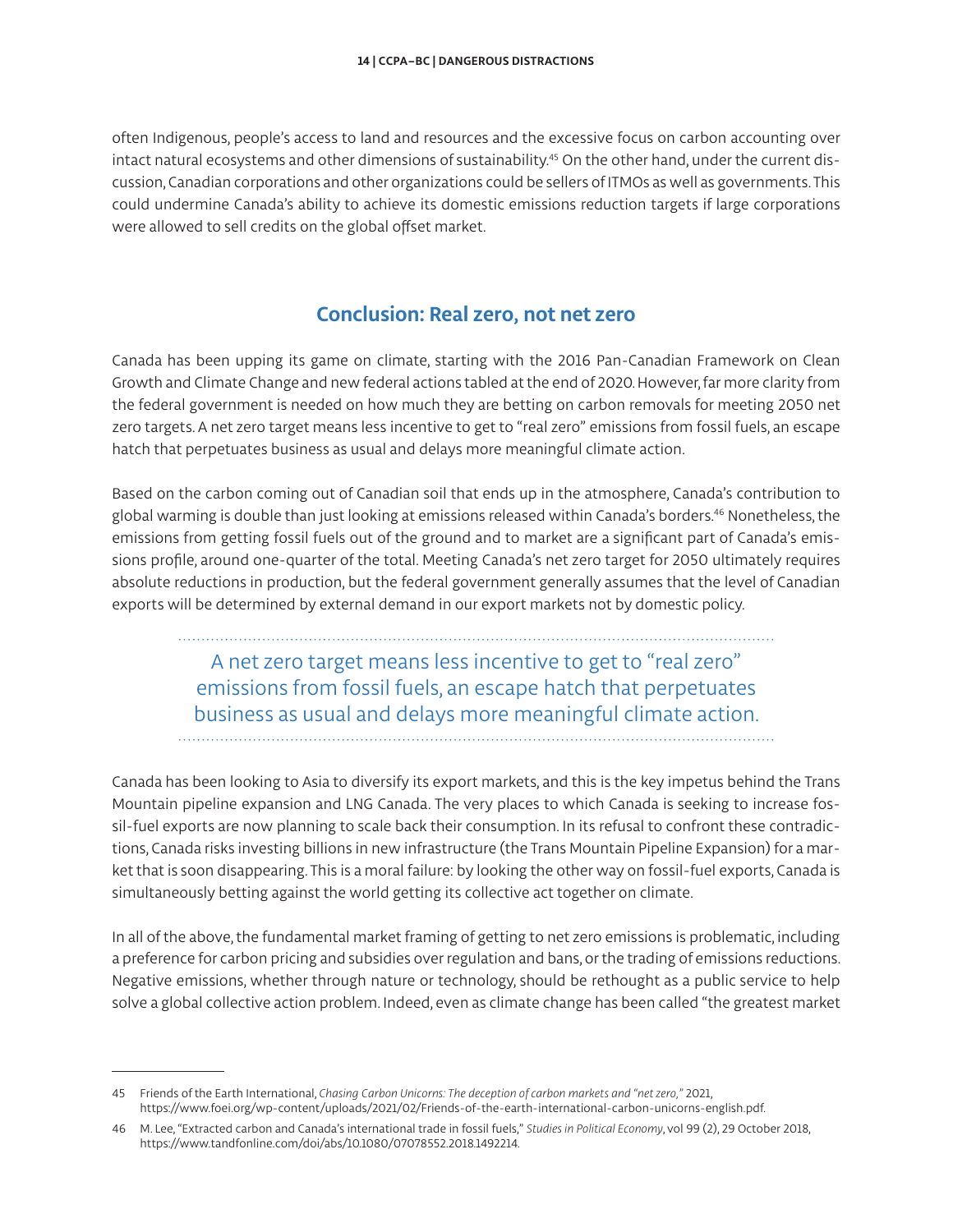failure the world has seen" by economist Nicholas Stern,<sup>47</sup> policy-makers seem enamoured with the idea that carbon markets are going to solve the problem.

#### KEY RECOMMENDATIONS

- 1. Plan to reduce domestic emissions to "real zero" and to phase out the extraction and production of fossil fuels for export.
- 2. Specify the total carbon budget Canada intends to claim between now and 2050, with a view towards minimizing total emissions, since different pathways may lead to very different emissions totals.
- 3. Put limits on offsets and carbon removals for meeting 2050 net zero targets. Cap as a percentage and with a time limit.
- 4. Be explicit about any fundamental industrial sectors where it is impossible to transition (as opposed to being challenging or more costly).
- 5. Fund conservation of intact forests and nature-based solutions recognizing their important carbon, biodiversity and other co-benefits *but* treat this as a global public service. They should not be counted towards the 2050 target.
- 6. Don't subsidize carbon capture and storage (CCS) with public funds. Require CCS for any proposed fossil fuel projects and phase in requirements for CCS in current projects.
- 7. Proceed with caution to support direct air capture (DAC) powered by renewables as a public service. DAC is likely to run up against siting and scale issues.
- 8. Reject international carbon markets and do not plan on meeting domestic GHG targets by buying credits from outside Canada.

<sup>47</sup> A. Benjamin, "Stern: Climate change a 'market failure,'" *The Guardian*, 29 November 2007, <https://www.theguardian.com/environment/2007/nov/29/climatechange.carbonemissions>.